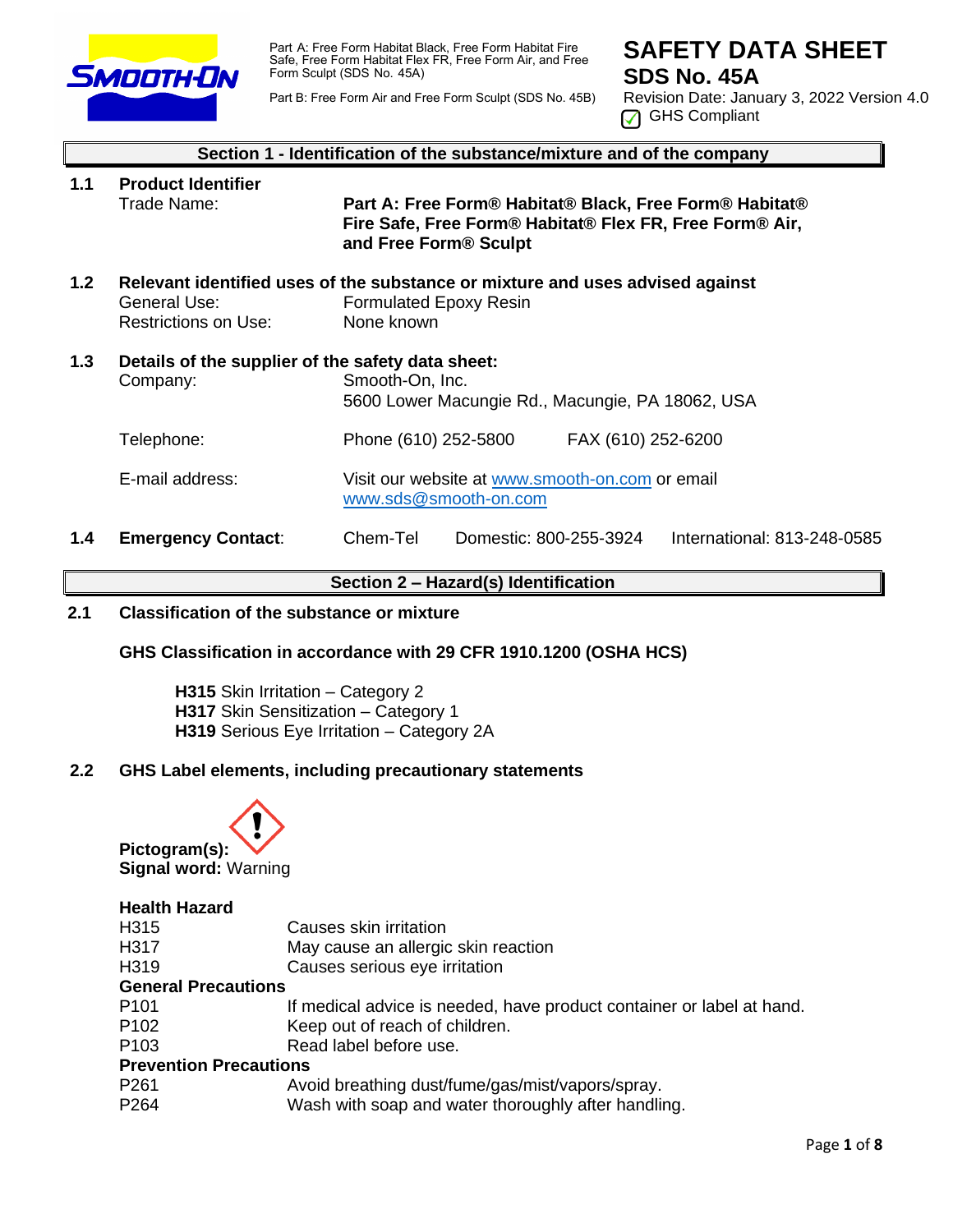| P <sub>270</sub><br>P <sub>272</sub> | Do not eat, drink or smoke when using this product.<br>Contaminated work clothing should not be allowed out of the workplace.                          |  |  |  |
|--------------------------------------|--------------------------------------------------------------------------------------------------------------------------------------------------------|--|--|--|
| P <sub>280</sub>                     | Wear protective gloves/protective clothing/eye protection/face protection.                                                                             |  |  |  |
| <b>Response Precautions</b>          |                                                                                                                                                        |  |  |  |
| $P302 + P352$                        | IF ON SKIN: Wash with plenty of soap and water                                                                                                         |  |  |  |
|                                      | P303 + P361 + P353 IF ON SKIN (or hair): Take off immediately all contaminated clothing. Rinse<br>skin with water.                                     |  |  |  |
|                                      | P305 + P351 + P338 IF IN EYES: Rinse cautiously with water for several minutes. Remove contact<br>lenses, if present and easy to do. Continue rinsing. |  |  |  |
| $P332 + P313$                        | If skin irritation occurs: Get medical advice/attention.                                                                                               |  |  |  |
| P337+P313                            | If eye irritation persists: Get medical advice/attention.                                                                                              |  |  |  |
| P363                                 | Wash contaminated clothing before reuse.                                                                                                               |  |  |  |
| <b>Disposal Precautions</b>          |                                                                                                                                                        |  |  |  |
| P <sub>501</sub>                     | Dispose of contents/container in accordance with local regulations.                                                                                    |  |  |  |

## **2.3 Hazards not otherwise classified (HNOC) or not covered by GHS** – none known

| Section 3 - Composition / Information on Ingredients |  |  |
|------------------------------------------------------|--|--|
|------------------------------------------------------|--|--|

#### **3.1 Substances/Mixtures**

The following ingredients are hazardous according to Regulation 2012 OSHA Hazard Communication Standard: 29 CFR 1910.1200:

| <b>Chemical name</b>                                                                    | <b>CAS-No.</b> | <b>Concentration</b><br>(% w/w) |
|-----------------------------------------------------------------------------------------|----------------|---------------------------------|
| Oxirane, 2,2'-((1-methylethylidene)bis(4,1-<br>phenyleneoxymethylene))bis-, homopolymer | 25085-99-8     | $25 - 75$                       |

#### **Section 4 - First Aid Measures**

#### **4.1 Description of first aid measures**

#### **Inhalation**

Remove source(s) of contamination and move victim to fresh air. If breathing has stopped, give artificial respiration, then oxygen if needed. Contact physician immediately.

#### **Eye Contact**

Flush eyes with plenty of water. If irritation persists, seek medical attention.

#### **Skin Contact**

In case of skin contact, wash thoroughly with soap and water.

#### **Ingestion**

Do not induce vomiting unless instructed by a physician. Never give anything by mouth to an unconscious person.

## **4.2 Most important symptoms and effects, both acute and delayed.**

None known.

#### **4.3 Indication of any immediate medical attention and specific treatment needed.** None known.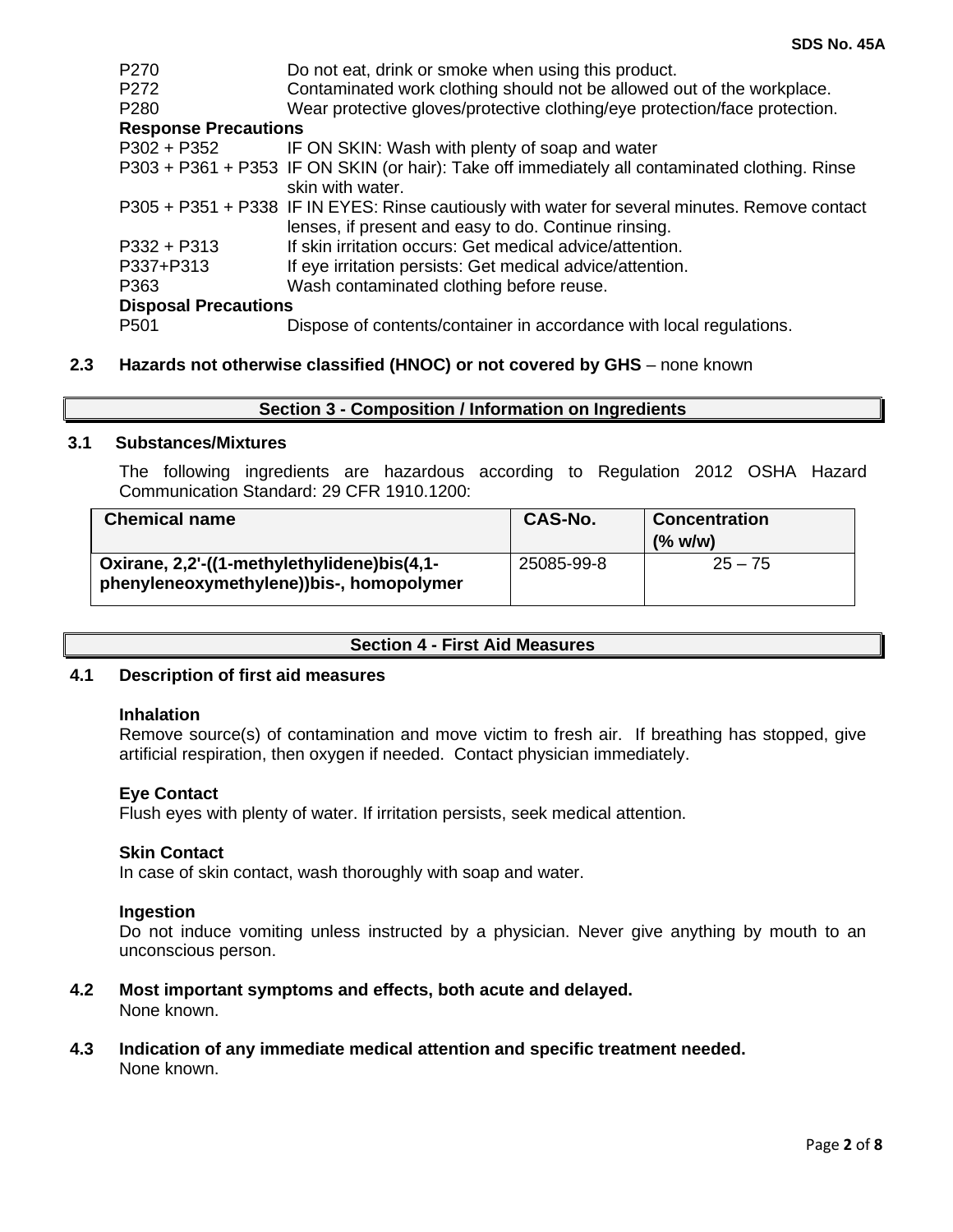## **5.1 Extinguishing Media**

Water Fog, Dry Chemical, and Carbon Dioxide Foam

**5.2 Special hazards arising from the substance or mixture** None known.

### **5.3 Advice for firefighters**

Use water spray to cool fire-exposed surfaces and to protect personnel. Shut off "fuel" to fire. If a leak or spill has not ignited, use water spray to disperse the vapors. Either allow fire to burn under controlled conditions or extinguish with foam or dry chemical. Try to cover liquid spills with foam. Because fire may produce toxic thermal decomposition products, wear a self-contained breathing apparatus (SCBA) with a full-face piece operated in pressure demand or positive-pressure mode.

## **Section 6 - Accidental Release Measures**

#### **6.1 Personal precautions, protective equipment and emergency procedures**

Only properly protected personnel should remain in the spill area; dike and contain spill. Stop or reduce discharge if it can be done safely**.**

#### **6.2 Environmental precautions**

Stop spill/release if it can be done safely. Prevent spilled material from entering sewers, storm drains or unauthorized drainage systems and natural waterways by using sand, earth, or other appropriate barriers.No special environmental precautions required.

#### **6.3 Methods and material for containment and cleaning up**

Put on appropriate protective gear including NIOSH/MSHA approved self-contained breathing apparatus, rubber boots and heavy rubber gloves. Dike and contain spill; absorb or scrape up excess into suitable container for disposal; wash area with dilute ammonia solution. Stop or reduce discharge if it can be done safely**.** Follow applicable OSHA regulations (29 CFR 1910.120) for disposal.

#### **6.4 Reference to other sections**

See Section 3 for list of Hazardous Ingredients; Sections 8 for Exposure Controls; and Section 13 for Disposal.

# **Section 7 - Handling and Storage**

#### **7.1 Precautions for safe handling**

Use good general housekeeping procedures. Wash hands after use. Do not get in eyes, on skin or on clothing. Do not breathe vapors or mists. Use good personal hygiene practices.

#### **7.2 Conditions for safe storage, including any incompatibilities**

Keep container(s) tightly closed and properly labeled. Store in cool, dry, well ventilated place away from heat, direct sunlight, strong oxidizers and any incompatibles. Store in approved containers and protect against physical damage. Keep containers securely sealed when not in use. Indoor storage should meet local standards and appropriate fire codes. Containers that have been opened must be carefully resealed to prevent leakage. Empty containers retain residue and may be dangerous. Avoid water contamination.

#### **7.3 Specific end use(s)**

These precautions are for room temperature handling. Other uses including elevated temperatures or aerosol/spray applications may require added precautions.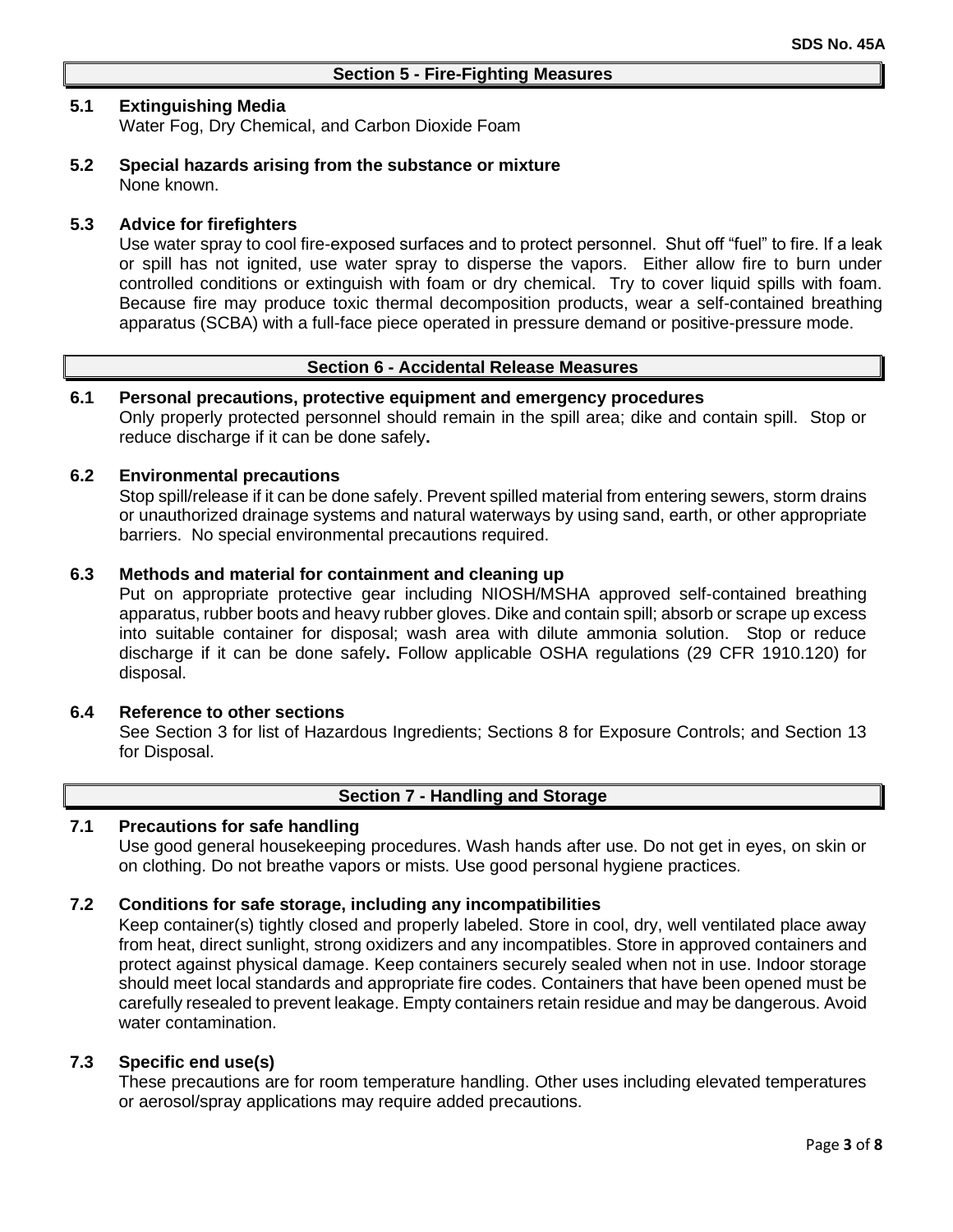## **Section 8 - Exposure Controls / Personal Protection**

# **8.1 Control parameters**

None defined

# **8.2 Exposure controls**

# **Respiratory Protection**

Respiratory protection is not normally required when using this product with adequate local exhaust ventilation. Where risk assessment shows air-purifying respirators are appropriate, follow OSHA respirator regulations 29 CFR 1910.134 and European Standards EN 141, 143 and 371; wear an MSHA/NIOSH or European Standards EN 141, 143 and 371 approved respirators equipped with appropriate filter cartridges as a backup to engineering controls.

#### **Hand Protection**

Wear any liquid-tight gloves such as butyl rubber, neoprene or PVC.

#### **Eye Protection**

Safety glasses with side shields per OSHA eye- and face-protection regulations 29 CFR 1910.133 and European Standard EN166. Contact lenses are not eye protective devices. Appropriate eye protection must be worn instead of, or in conjunction with contact lenses.

#### **Other Protective Clothing/Equipment**

Additional protective clothing or equipment is not normally required. Provide eye bath and safety shower.

#### **Comments**

Never eat, drink, or smoke in work areas. Practice good personal hygiene after using this material, especially before eating, drinking, smoking, using the toilet, or applying cosmetics. Wash thoroughly after handling.

# **Section 9 - Physical and Chemical Properties**

## **9.1 Information on basic physical and chemical properties**

| Appearance:                       | viscous liquid          | Vapor pressure:                   | None (Polymeric Resin)   |
|-----------------------------------|-------------------------|-----------------------------------|--------------------------|
| Odor:                             | Mild odor               | Vapor density (Air=1):            | No data                  |
| pH:                               | N.A. (non-aqueous)      | <b>Evaporation rate:</b>          | No data                  |
| <b>Flash Point:</b>               | $>300$ °F               | <b>Solubility in water:</b>       | Insoluble                |
|                                   |                         | <b>Specific Gravity</b>           |                          |
| Melting / freezing point:         | No data                 | $(H2O=1, at 4 °C):$               | 1.07                     |
| Low / high boiling point:         | No data                 | <b>Relative density:</b>          | No data                  |
| <b>Upper flammability limits:</b> | f.p. at or above 200 °F | <b>Decomposition temperature:</b> | No data                  |
| <b>Lower flammability limits:</b> | No data                 | <b>Viscosity:</b>                 | 10,000-20,000 centipoise |

#### **Section 10 - Stability and Reactivity**

#### **10.1 Reactivity**

No hazardous reactions if stored and handled as prescribed/indicated., No corrosive effect on metal. Not fire propagating.

#### **10.2 Chemical stability**

These products are stable at room temperature in closed containers under normal storage and handling conditions.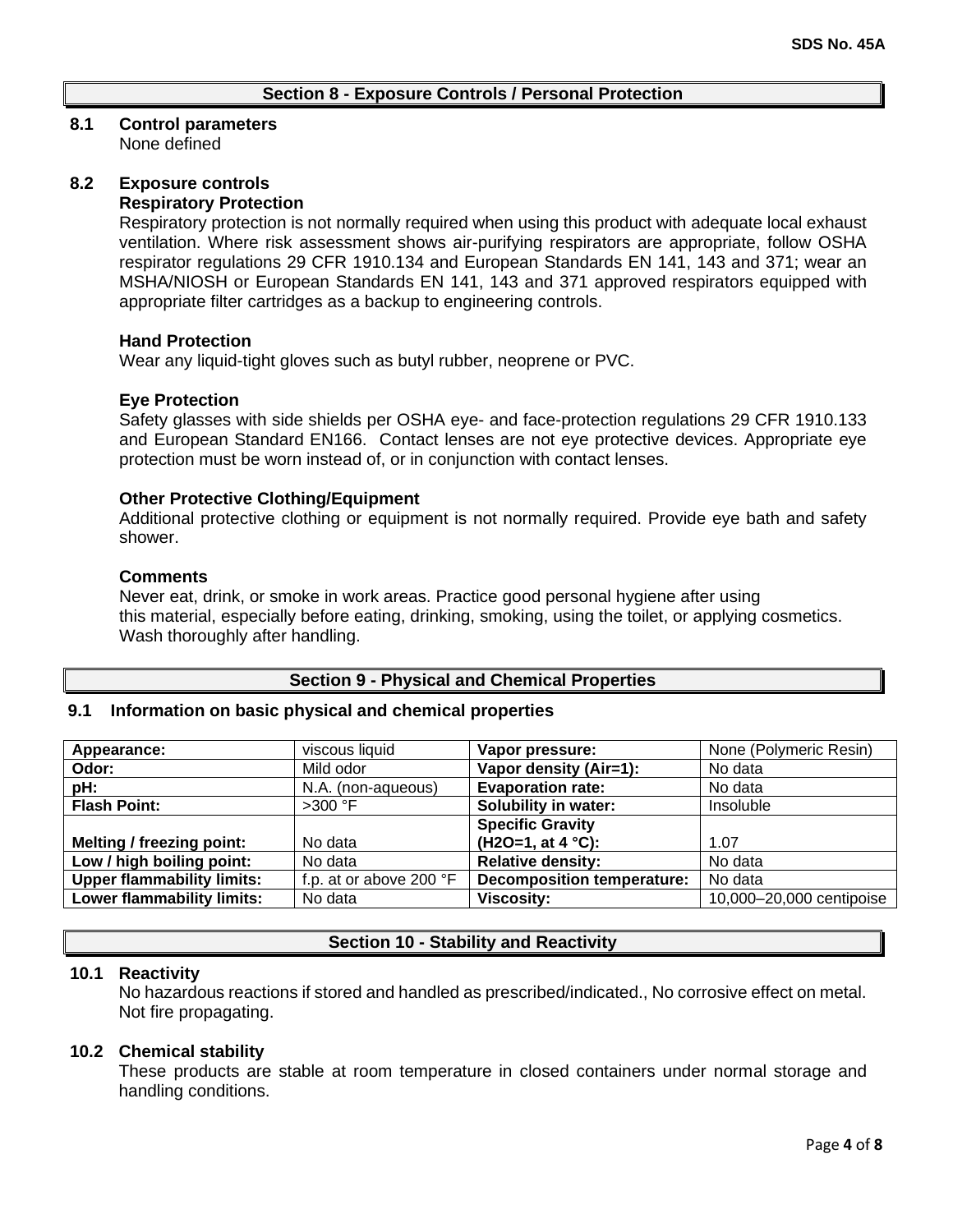- **10.3 Possibility of hazardous reactions** Hazardous polymerization cannot occur
- **10.4 Conditions to avoid** None known
- **10.5 Incompatible materials** Strong bases and acids
- **10.6 Hazardous decomposition products**

Thermal oxidative decomposition can produce carbon oxides, gasses/vapors, and traces of incompletely burned carbon compounds.

#### **Section 11- Toxicological Information**

#### **11.1 Information on toxicological effects**

**Acute Toxicity** No data

**Skin Corrosion/Irritation** No data

**Serious Eye Damage/Irritation** No data

**Respiratory/Skin Sensitization** No data

**Germ Cell Mutagenicity** No data available

#### **Carcinogenicity**

No component of these products present at levels greater than or equal to 0.1% is identified as a carcinogen or potential carcinogen by IARC, ACGIH or NTP.

**Reproductive Toxicity** No data

**Specific Target Organ Toxicity – Single Exposure** No data

**Specific Target Organ Toxicity – Repeated Exposure** No data

**Aspiration Hazard** No data

**Chronic Exposure** No data

**Potential Health Effects – Miscellaneous**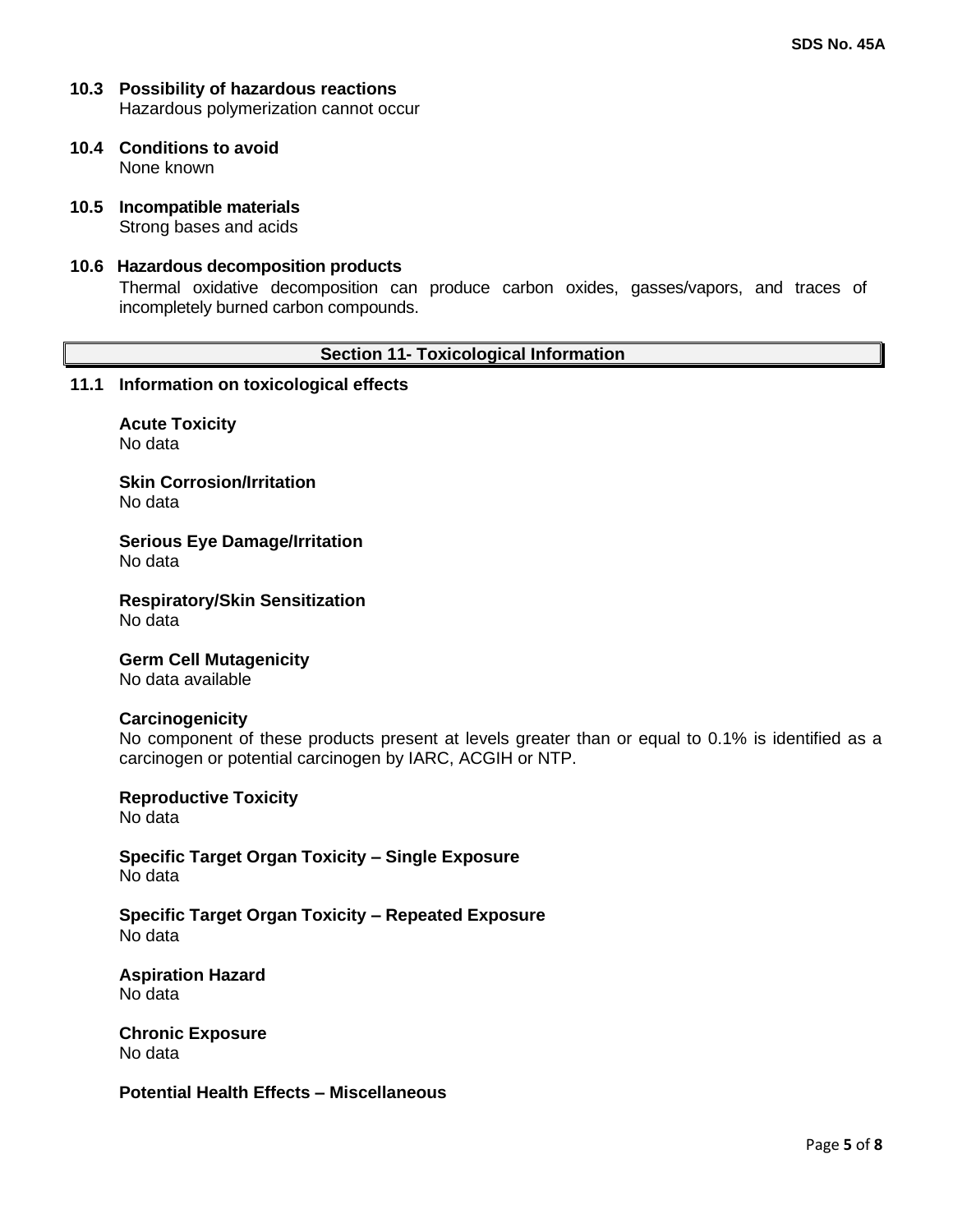## **Section 12 - Ecological Information**

- **12.1 Toxicity** No data available
- **12.2 Persistence and Degradability** No data available
- **12.3 Bioaccumulative Potential** No data available
- **12.4 Mobility in Soil** No data available
- **12.5 Results of PBT and vPvB assessment** No data available
- **12.6 Other Adverse Effects**

No data available

#### **Section 13 - Disposal Considerations**

#### **13.1 Waste treatment methods**

Under Resource Conservation and Recovery Act (RCRA) it is the responsibility of the user of the product to determine at the time of disposal whether the product meets RCRA criteria for hazardous waste as defined in 40 CFR Part 261. Waste management should be in full compliance with federal, state and local laws. Regulations may vary in various locations. Waste characterizations and compliance with applicable laws are the responsibility solely of the waste generator.

#### **Container disposal**

Steel drums must be emptied and can be sent to a licensed drum reconditioner for reuse, a scrap metal dealer or an approved landfill. Do not attempt to refill or clean containers since residue is difficult to remove. Under no circumstances should empty drums be burned or cut open with gas or electric torch as toxic decomposition products may be liberated. Do not reuse empty containers.

## **Section 14 - Transport Information**

### **Not regulated by DOT, IATA or IMDG**

**Section 15 - Regulatory Information**

## **15.1 Safety health and environmental regulations/legislation specific for the substance or mixture**

**REACH: Regulation (EC) No 1907/2006 of The European Parliament and of The Council of December 2006 (including amendments and corrigenda as of June)**

This product complies with REACH or is not subject to regulation under REACH. The product does not contain an ingredient listed on either the Candidate List or Authorization List for Substances of Very High Concern (SVHC).

# **In the United States (EPA Regulations)**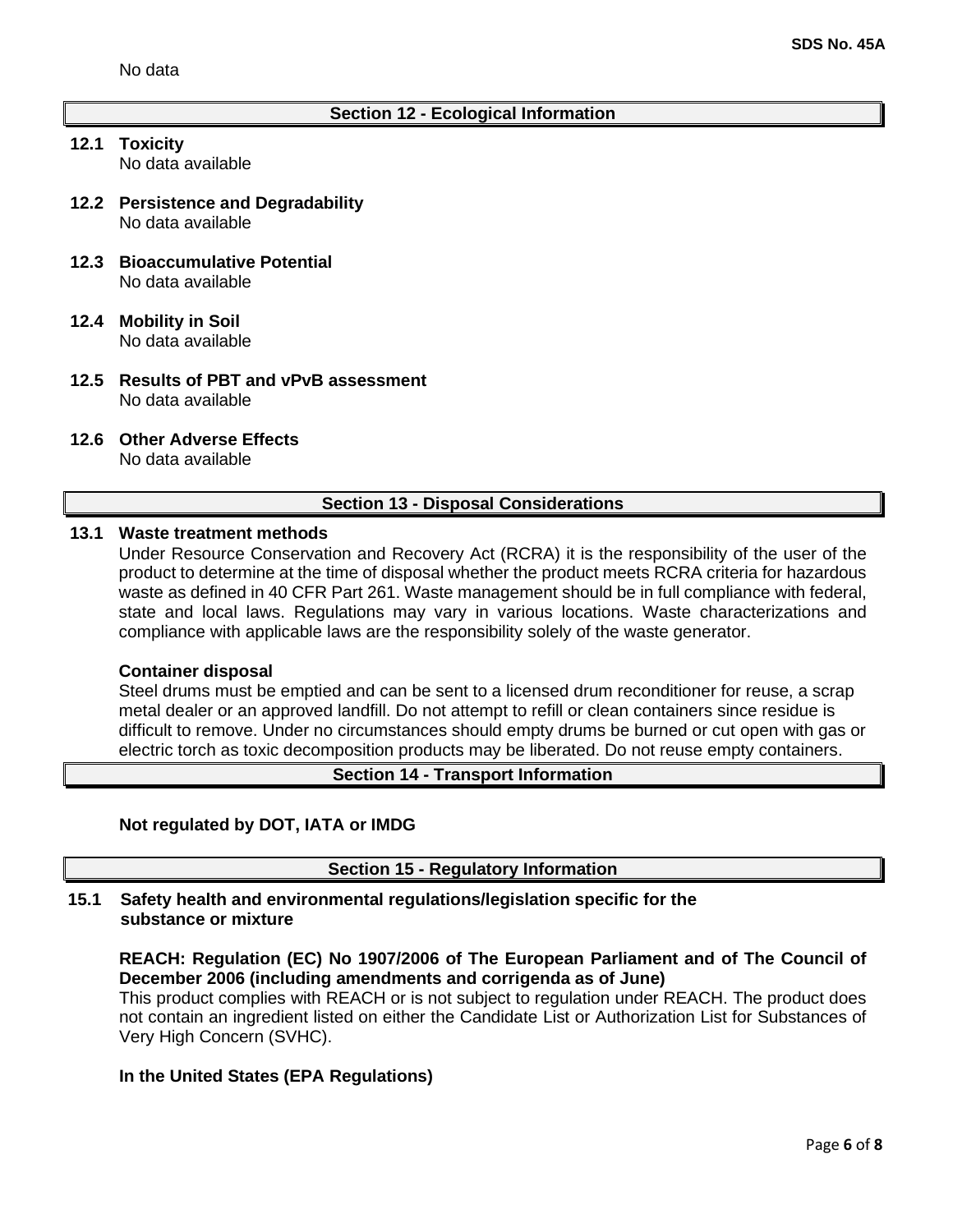## **TSCA Inventory Status (40 CFR710)**

All components of this formulation are listed in the TSCA Inventory. No component of this formulation has been determined to be subject to manufacturing or use restrictions under the Significant New Use Rules (SNURs).

#### **CERCLA Hazardous Substance List (40 CFR 302.4)**

None known.

#### **SARA 302 Components**

No chemicals in this material are subject to the reporting requirements of SARA Title III, Section 302.

#### **Superfund Amendments and Reauthorization Act of 1986 Title lll (Emergency Planning and community Right-to-Know Act of 1986) Sections 311 and 312**

H315 Skin Irritation – Category 2; H317 Skin Sensitization – Category 1; H319 Serious Eye Irritation – Category 2A

#### **Superfund Amendments and Reauthorization Act of 1986 Title lll (Emergency Planning and Community Right-to-Know Act of 1986) Section 313**

This material does not contain any chemical components with known CAS numbers that exceed the threshold (De Minimis) reporting levels established by SARA Title III, Section 313.

#### **California Proposition 65**

This product does not intentionally contain any chemicals known to the state of California to cause cancer, birth defects or other reproductive harm.

#### **15.2 Chemical safety assessment**

No chemical safety assessment has been carried out for this substance/mixture by the supplier.



#### **Revision Date: January 3, 2022 Version 4.0**

#### **Abbreviations and acronyms**

ACGIH-American Conference of Governmental Industrial Hygienists; ANSI-American National Standards Institute; Canadian TDG-Canadian Transportation of Dangerous Goods; CAS-Chemical Abstract Service; Chemtrec-Chemical Transportation Emergency Center (US); CHIP-Chemical Hazard Information and Packaging; DSL-Domestic Substances List; EC-Equivalent Concentration; EH40 (UK)-HSE Guidance Note EH40 Occupational Exposure Limits; EPCRA-Emergency Planning and Community Right-To-Know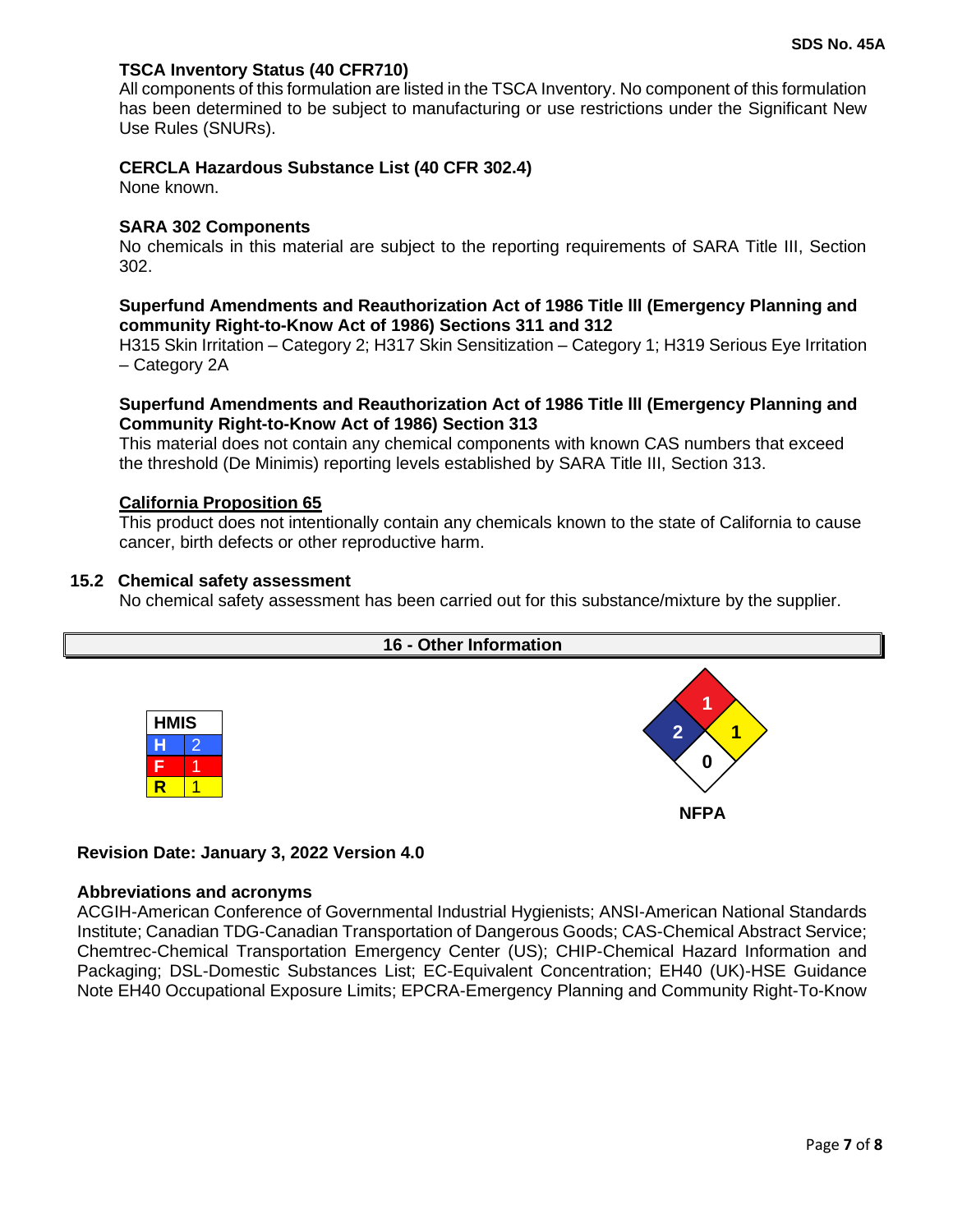Act; ESL-Effects screening levels; GHS-Globally Harmonized System of Classification and Labelling of Chemicals; HMIS-Hazardous Material Information Service; IATA-International Air Transport Association; IMDG-International Maritime Dangerous Goods Code; LC-Lethal Concentration; LD-Lethal Dose; NFPA-National Fire Protection Association; OEL-Occupational Exposure Limit; OSHA-Occupational Safety and Health Administration, US Dept. of Labor; PEL- Permissible Exposure Limit; SARA (Title III)-Superfund Amendments and Reauthorization Act; SARA 313-Superfund Amendments and Reauthorization Act, Section 313; SCBA-Self-Contained Breathing Apparatus; STEL-Short Term Exposure Limit; TCEQ-Texas Commission on Environmental Quality; TLV-Threshold Limit Value; TSCA-Toxic Substances Control Act Public Law 94-469; TWA-Time Weighted Value; US DOT-US Department of Transportation; WHMIS-Workplace Hazardous Materials Information System.

## **Disclaimer**

The information contained in this Safety Data Sheet (SDS) is considered accurate as of the version date. However, no warranty is expressed or implied regarding the accuracy of the data. Since the use of this product is not within the control of Buddy Rhodes Concrete Products, it is the user's obligation to determine the suitability of the product for its intended application and assumes all risk and liability for its safe use.

This SDS is prepared to comply with the Globally Harmonized System of Classification and Labelling of Chemicals (GHS) as prescribed by the United States (US) Occupational Safety and Health Administration (OSHA) Hazard Communication Standard (29 CFR 1910.1200), the Canadian Workplace Hazardous Materials Information System (WHMIS), and European Union Regulation (EC) No 1907/2006 of the European Parliament and of the Council of 18 December 2006 (REACH).

Classifications of the chemical in accordance with 29 CFR 1910.1200, signal word, hazard and precautionary statement(s), symbol(s) and other information are based on listed concentration of each hazardous ingredient. Unlisted ingredients are not "hazardous" per the OSHA Hazard Communication Standard (29 CFR 1910.1200), WHMIS and EC No 1907/2006 and are considered trade secrets under US Federal Law (29 CFR and 40 CFR), Canadian Law (Health Canada Legislation), and European Union Directives.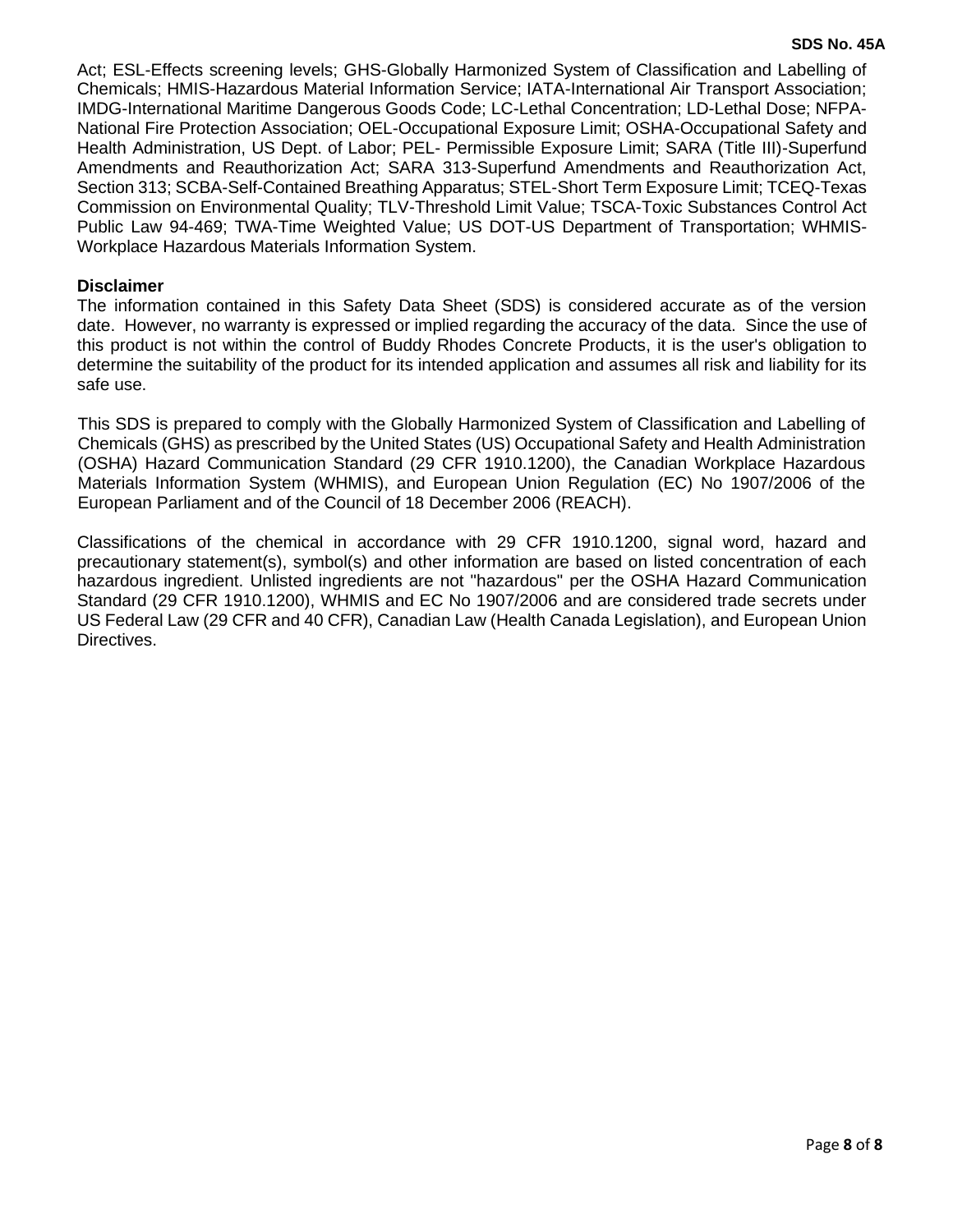

Part A: Free Form Habitat Black, Free Form Habitat Fire Safe, Free Form Habitat Flex FR, Free Form Air, and Free Form Sculpt (SDS No. 45A)

**SAFETY DATA SHEET SDS No. 45B**

Part B: Free Form Air and Free Form Sculpt (SDS No. 45B)

Revision Date: January 2, 2022 Version 4.0 GHS Compliant

# **Section 1 - Identification of the substance/mixture and of the company 1.1 Product Identifier** Trade Name: **Part B: Free Form® Air and Free Form® Sculpt 1.2 Relevant identified uses of the substance or mixture and uses advised against**  General Use: Epoxy Curative<br>
Restrictions on Use: None known Restrictions on Use: **1.3 Details of the supplier of the safety data sheet:** Company: Smooth-On, Inc., 5600 Lower Macungie Rd., Macungie, PA 18062 Telephone: Phone (610) 252-5800 FAX (610) 252-6200 E-mail address: Visit our website at [www.smooth-on.com](http://www.smooth-on.com/) or email [www.sds@smooth-on.com](http://www.sds@smooth-on.com) **1.4 Emergency Contact**: Chem-Tel Domestic: 800-255-3924 International: 813-248-0585

#### **Section 2 – Hazard(s) Identification**

## **2.1 Classification of the substance or mixture:**

#### **GHS Classification in accordance with 29 CFR 1910 (OSHA HCS)**

**H315** Skin irritation – Category 2 **H317** Skin sensitization – Category 1B **H319** Eye irritation – Category 2

#### **2.2 GHS Label elements, including precautionary statements**



# **Health Hazards**

| H315                          | Causes skin irritation                                                |
|-------------------------------|-----------------------------------------------------------------------|
| H317                          | May cause an allergic skin reaction                                   |
| H319                          | Causes serious eye irritation                                         |
| <b>General Precautions</b>    |                                                                       |
| P <sub>101</sub>              | If medical advice is needed, have product container or label at hand. |
| P <sub>102</sub>              | Keep out of reach of children.                                        |
| P <sub>103</sub>              | Read label before use.                                                |
| <b>Prevention Precautions</b> |                                                                       |
| P262                          | Do not get in eyes, on skin, or on clothing.                          |
| P <sub>264</sub>              | Wash skin thoroughly after handling.                                  |
| P271                          | Use only outdoors or in a well-ventilated area.                       |
| Desnanas Draasufiana          |                                                                       |

#### **Response Precautions**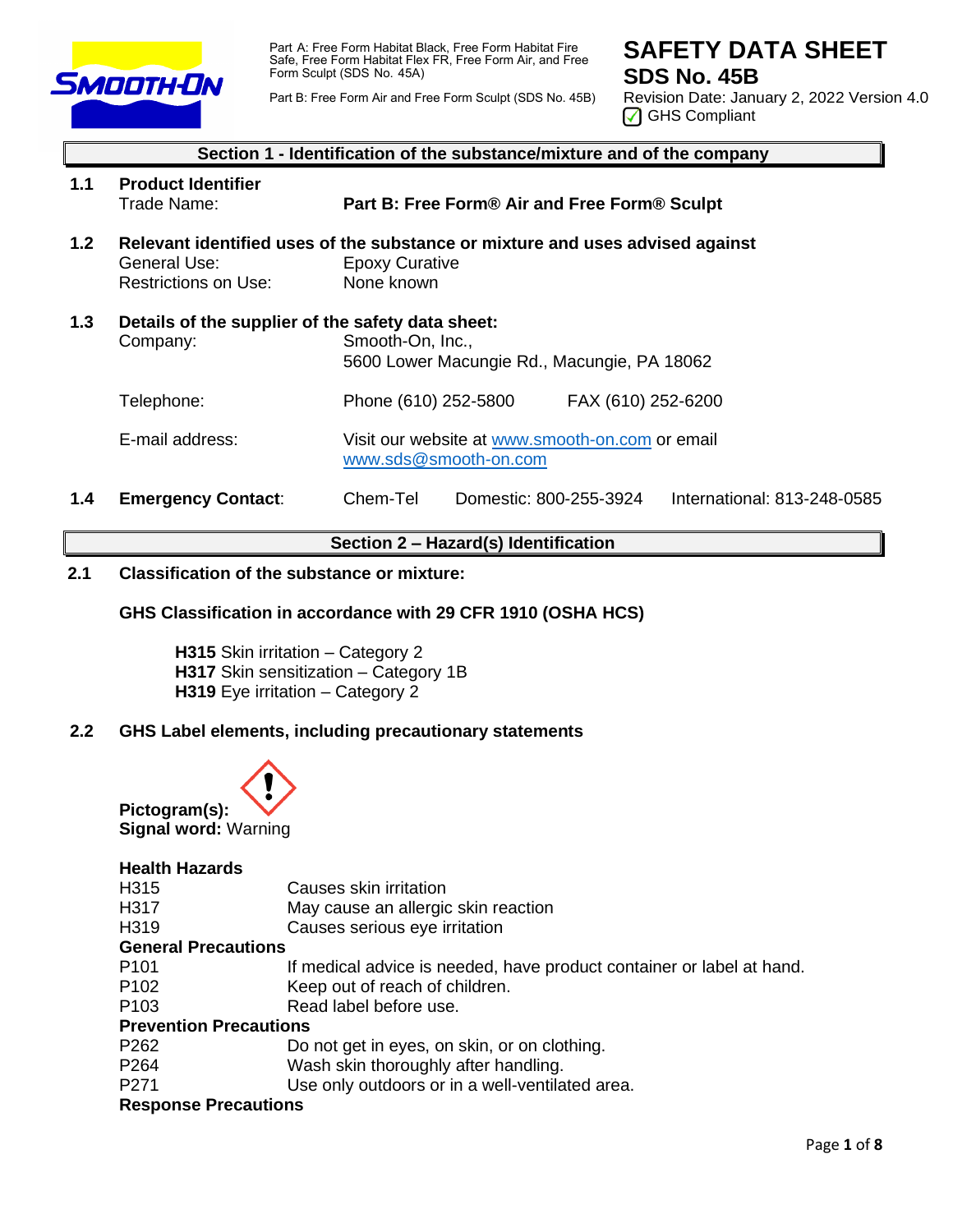P302 + P352 IF ON SKIN: Wash with plenty of soap and water. P305 + P351 + P338 IF IN EYES: Rinse cautiously with water for several minutes. Remove contact lenses, if present and easy to do. Continue rinsing. P333 + P313 If skin irritation or rash occurs: Get medical advice/attention. P337 + P313 If eye irritation persists: Get medical advice/attention. P363 Wash contaminated clothing before reuse. **Storage Precautions** P403 + P235 Store in a well-ventilated place. Keep cool. **Disposal Precautions** P501 Dispose of contents/container according to local, state and federal laws.

## **2.3 Hazards not otherwise classified (HNOC) or not covered by GHS** – None.

## **Section 3 - Composition / Information on Ingredients**

#### **3.1 Substances/Mixtures**

The following ingredients are hazardous according to Regulation 2012 OSHA Hazard Communication Standard: 29 CFR 1910.1200:

| <b>Chemical name</b>                                           | CAS-No.        | <b>Concentration</b> |
|----------------------------------------------------------------|----------------|----------------------|
| Triethylenetetramine reaction products with<br>propylene oxide | 26950-63-0     | $10\% - 20\%$        |
| Triethylenetetramine                                           | $112 - 24 - 3$ | $< 10\%$             |

## **Section 4 - First Aid Measures**

### **4.1 Description of first aid measures**

#### **Inhalation**

Remove source(s) of contamination and move victim to fresh air. If breathing has stopped, give artificial respiration, then oxygen if needed. Contact physician immediately.

#### **Eye Contact**

Flush eyes with plenty of water occasionally lifting the upper and lower eyelids. Check and remove any contact lenses if safe to do so. Continue to rinse for at least 15 minutes. If irritation develops, seek medical attention.

#### **Skin Contact**

In case of skin contact, wash thoroughly with soap and water. Continue to rinse for at least 15 minutes. Chemical burns must be treated promptly by a physician.

#### **Ingestion**

Do not induce vomiting unless instructed by a physician. Never give anything by mouth to an unconscious person.

#### **4.2 Most important symptoms and effects, both acute and delayed.** None Known

**4.3 Indication of any immediate medical attention and specific treatment needed, if necessary.** None known.

**Section 5 - Fire-Fighting Measures**

#### **5.1 Extinguishing Media**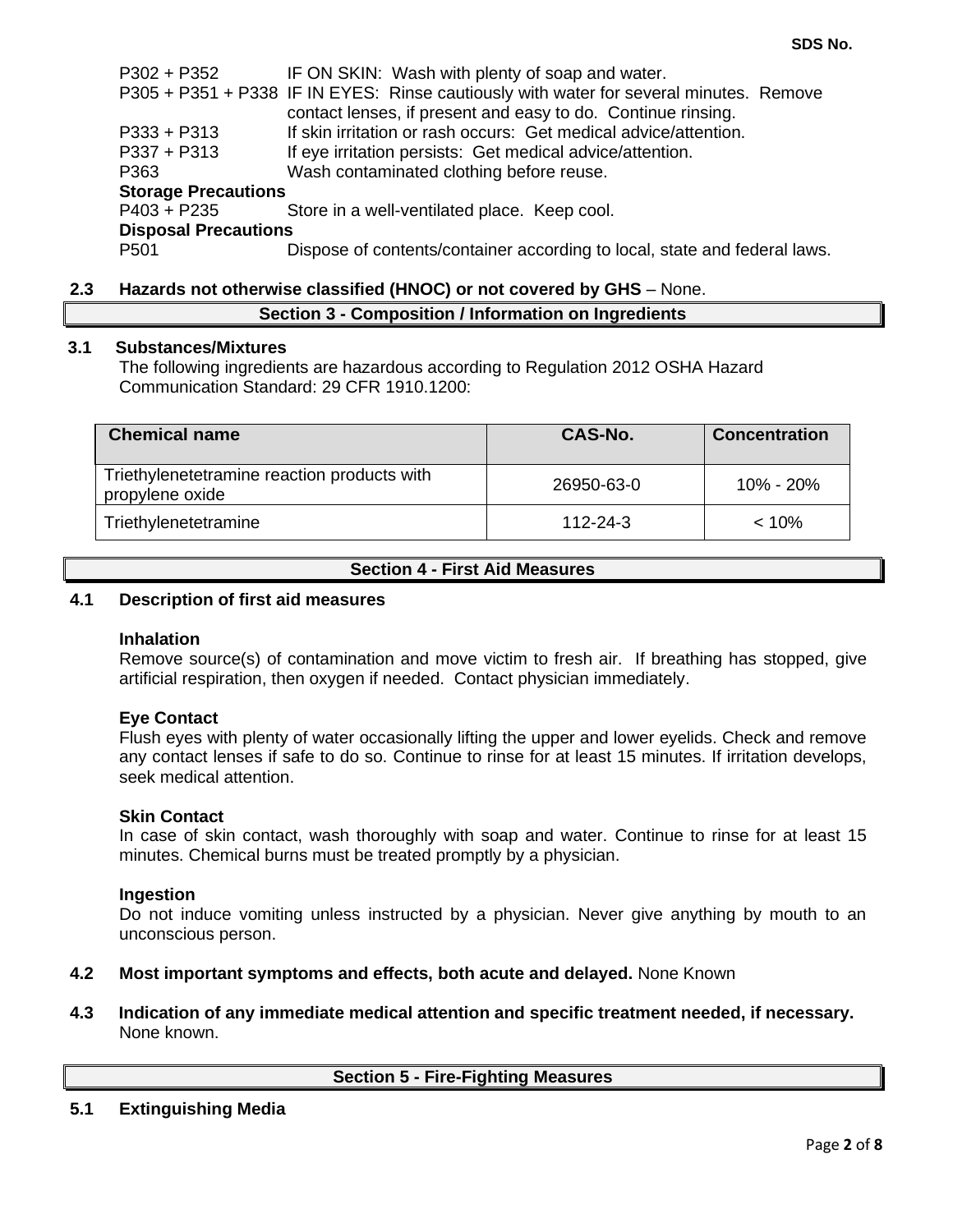## **5.2 Special hazards arising from the substance or mixture.** None Known

### **5.3 Advice for firefighters**

Use water spray to cool fire-exposed surfaces and to protect personnel. Shut off "fuel" to fire. If a leak or spill has not ignited, use water spray to disperse the vapors. Either allow fire to burn under controlled conditions or extinguish with foam or dry chemical. Try to cover liquid spills with foam. Because fire may produce toxic thermal decomposition products, wear a self-contained breathing apparatus (SCBA) with a full-face piece operated in pressure demand or positive-pressure mode.

#### **Section 6 - Accidental Release Measures**

#### **6.1 Personal precautions, protective equipment and emergency procedures**

Only properly protected personnel should remain in the spill area; dike and contain spill. Stop or reduce discharge if it can be done safely**.**

#### **6.2 Environmental precautions**

Stop spill/release if it can be done safely. Prevent spilled material from entering sewers, storm drains or unauthorized drainage systems and natural waterways by using sand, earth, or other appropriate barriers.No special environmental precautions required.

#### **6.3 Methods and material for containment and cleaning up**

Dike and contain spill; absorb or scrape up excess into suitable container for disposal; wash area with dilute ammonia solution. Stop or reduce discharge if it can be done safely**.** Follow applicable OSHA regulations (29 CFR 1910.120) for disposal.

#### **6.4 Reference to other sections**

See Section 3 for list of Hazardous Ingredients; Sections 8 for Exposure Controls; and Section 13 for Disposal.

#### **Section 7 - Handling and Storage**

## **7.1 Precautions for safe handling**

Use good general housekeeping procedures. Wash hands after use. Do not get in eyes, on skin or on clothing. Do not breathe vapors or mists. Use good personal hygiene practices.

#### **7.2 Conditions for safe storage, including any incompatibilities**

Keep container(s) tightly closed and properly labeled. Store in cool, dry, well ventilated place away from heat, direct sunlight, strong oxidizers and any incompatibles. Store in approved containers and protect against physical damage. Keep containers securely sealed when not in use. Indoor storage should meet local standards and appropriate fire codes. Containers that have been opened must be carefully resealed to prevent leakage. Empty containers retain residue and may be dangerous. Avoid water contamination.

## **7.3 Specific end use(s)**

These precautions are for room temperature handling. Other uses including elevated temperatures or aerosol/spray applications may require added precautions.

#### **Section 8 - Exposure Controls / Personal Protection**

#### **8.1 Control parameters** None defined.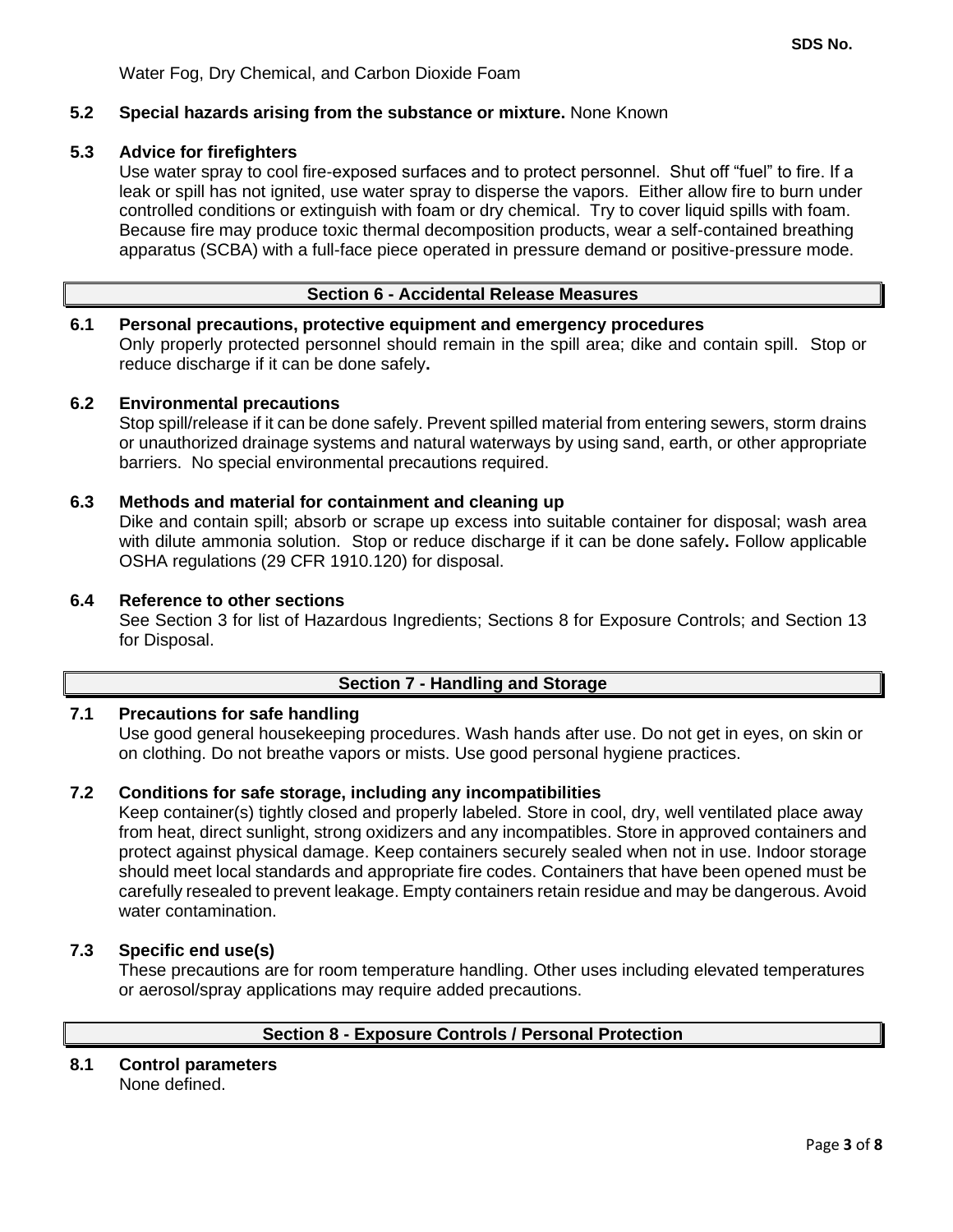# **8.2 Exposure controls**

### **Respiratory Protection**

Should a respirator be needed, follow OSHA respirator regulations 29 CFR 1910.134 and European Standards EN 141, 143 and 371; wear an MSHA/NIOSH or European Standards EN 141, 143 and 371 approved respirators equipped with organic vapor cartridges.

## **Hand Protection**

Wear any liquid-tight gloves such as butyl rubber, neoprene or PVC.

## **Eye Protection**

Safety glasses with side shields per OSHA eye- and face-protection regulations 29 CFR 1910.133 and European Standard EN166. Contact lenses are not eye protective devices. Appropriate eye protection must be worn instead of, or in conjunction with contact lenses.

## **Other Protective Clothing/Equipment**

Additional protective clothing or equipment is not normally required. Provide eye bath and safety shower.

#### **Comments**

Never eat, drink, or smoke in work areas. Practice good personal hygiene after using this material, especially before eating, drinking, smoking, using the toilet, or applying cosmetics. Wash thoroughly after handling.

#### **Section 9 - Physical and Chemical Properties**

#### **9.1 Information on basic physical and chemical properties**

| Appearance:                       | high viscosity paste  | Vapor pressure:             | $<$ 1 mmHg @ 70 °F       |
|-----------------------------------|-----------------------|-----------------------------|--------------------------|
| Odor:                             | Mild ammonia odor     | Vapor density (Air=1):      | >1                       |
| pH:                               | No data (non-aqueous) | <b>Evaporation rate:</b>    | No data                  |
| <b>Flash Point:</b>               | 347 °F                | <b>Solubility in water:</b> | negligible               |
|                                   |                       | <b>Specific Gravity</b>     | 0.72 (Air); 1.8 (Earth); |
| Melting / freezing point:         | No data               | $(H2O=1, at 4 °C):$         | 1.33 (Sculpt)            |
| Low / high boiling point:         | No data               | <b>Relative density:</b>    | No data                  |
| <b>Upper flammability limits:</b> |                       | <b>Decomposition</b>        |                          |
|                                   | No data               | temperature:                | No data                  |
| Lower flammability limits:        | No data               | <b>Viscosity:</b>           | dough                    |

## **Section 10 - Stability and Reactivity**

#### **10.1 Reactivity**

No hazardous reactions if stored and handled as prescribed/indicated., No corrosive effect on metal. Not fire propagating.

#### **10.2 Chemical stability**

These products are stable at room temperature in closed containers under normal storage and handling conditions.

#### **10.3 Possibility of hazardous reactions**

Hazardous polymerization cannot occur

#### **10.4 Conditions to avoid**

None known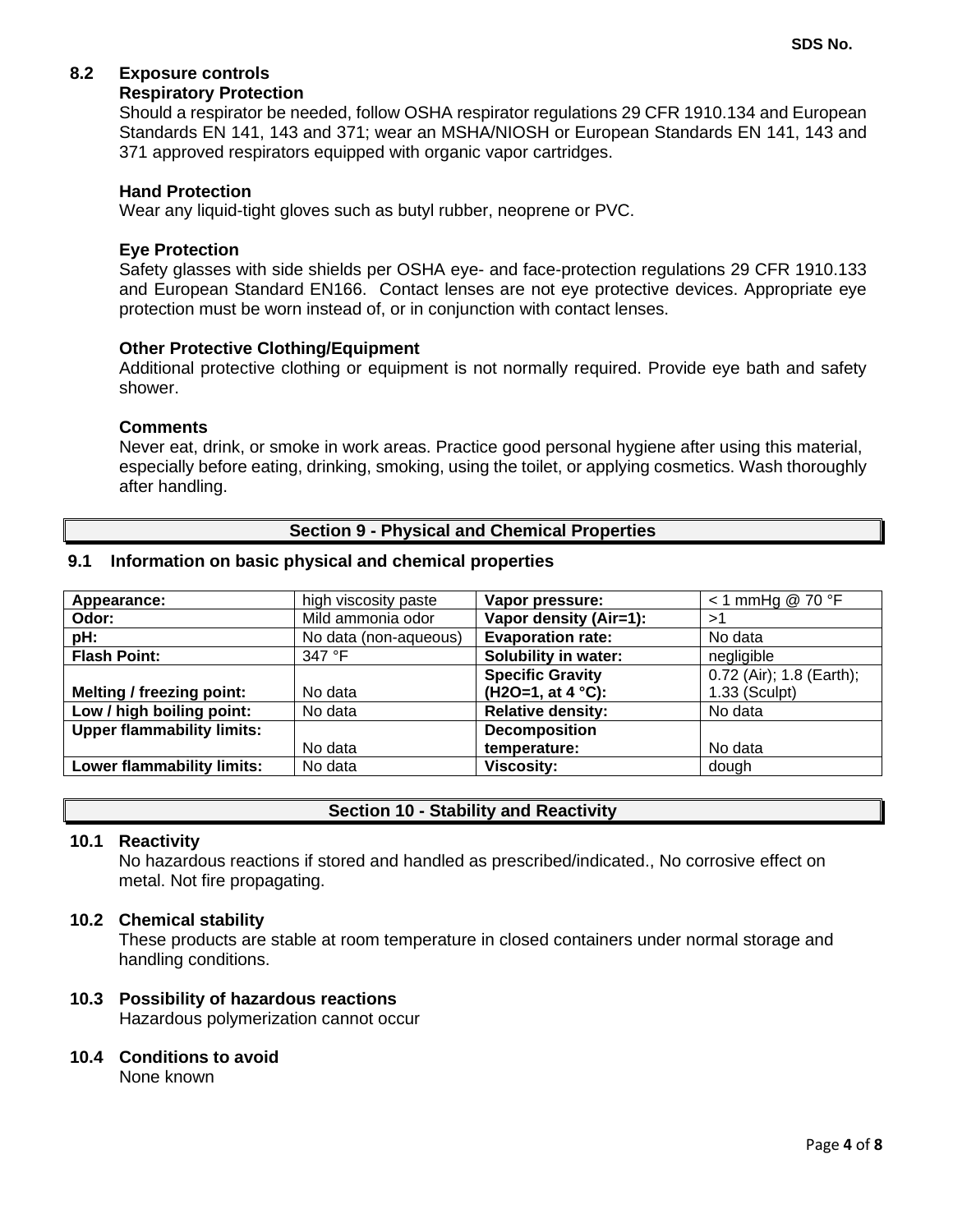## **10.5 Incompatible materials**

Strong bases and acids

### **10.6 Hazardous decomposition products**

Thermal oxidative decomposition can produce carbon oxides, gasses/vapors, and traces of incompletely burned carbon compounds.

## **Section 11- Toxicological Information**

### **11.1 Information on toxicological effects**

**Acute Toxicity** No data available

**Skin Corrosion/Irritation**

No data available

# **Serious Eye Damage/Irritation**

No data available

## **Respiratory/Skin Sensitization**

No data available

## **Germ Cell Mutagenicity**

No data available

## **Carcinogenicity**

No component of these products present at levels greater than or equal to 0.1% is identified as a carcinogen or potential carcinogen by IARC, ACGIH or NTP.

#### **Reproductive Toxicity**

No data available

## **Specific Target Organ Toxicity – Single Exposure**

No data available

#### **Specific Target Organ Toxicity – Repeated Exposure** No data available

#### **Aspiration Hazard**

No data available

## **Potential Health Effects – Miscellaneous**

No data available

### **Section 12 - Ecological Information**

# **12.1 Toxicity**

No data available

#### **12.2 Persistence and Degradability** No data available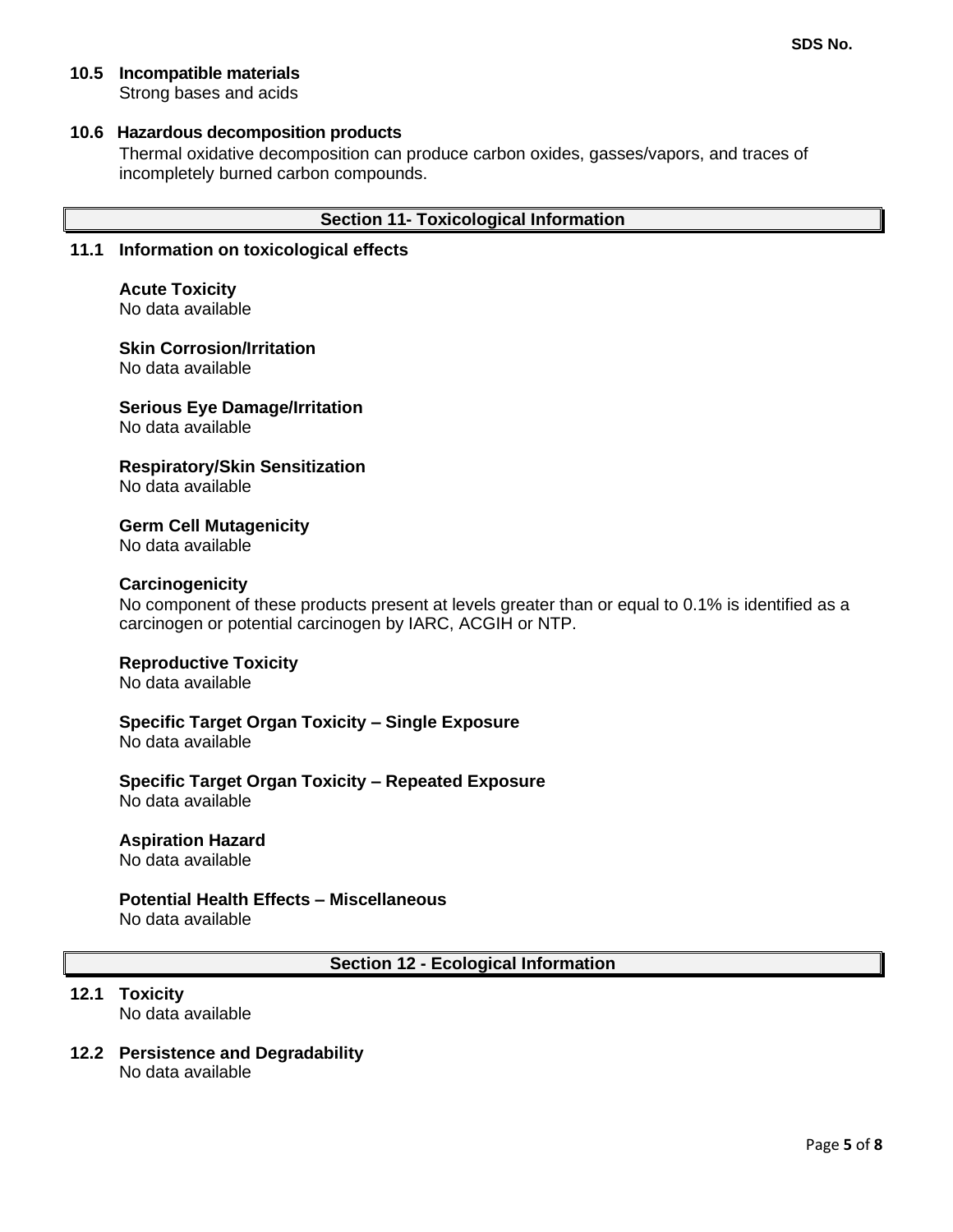#### **12.3 Bioaccumulative Potential** No data available

## **12.4 Mobility in Soil**

No data available

- **12.5 Results of PBT and vPvB assessment** No data available
- **12.6 Other Adverse Effects**

No data available

## **Section 13 - Disposal Considerations**

## **13.1 Waste treatment methods**

Under Resource Conservation and Recovery Act (RCRA) it is the responsibility of the user of the product to determine at the time of disposal whether the product meets RCRA criteria for hazardous waste as defined in 40 CFR Part 261. Waste management should be in full compliance with federal, state and local laws. Regulations may vary in various locations. Waste characterizations and compliance with applicable laws are the responsibility solely of the waste generator.

#### **Container disposal**

Steel drums must be emptied and can be sent to a licensed drum reconditioner for reuse, a scrap metal dealer or an approved landfill. Do not attempt to refill or clean containers since residue is difficult to remove. Under no circumstances should empty drums be burned or cut open with gas or electric torch as toxic decomposition products may be liberated. Do not reuse empty containers.

#### **Section 14 - Transport Information**

#### **Not regulated by DOT / IMDG / IATA**

#### **Section 15 - Regulatory Information**

**15.1 Safety health and environmental regulations/legislation specific for the substance or mixture:**

**REACH: Regulation (EC) No 1907/2006 of The European Parliament and of The Council of December 2006 (including amendments and corrigenda as of 17 February 2016)** This product complies with REACH or is not subject to regulation under REACH. The product does not contain an ingredient listed on either the Candidate List or Authorization List for Substances of Very High Concern (SVHC).

#### **In the United States (EPA Regulations) TSCA Inventory Status (40 CFR710)**

All components of this formulation are listed in the TSCA Inventory. No component of this formulation has been determined to be subject to manufacturing or use restrictions under the Significant New Use Rules (SNURs).

#### **CERCLA Hazardous Substance List (40 CFR 302.4)**

None known.

#### **SARA 302 Components**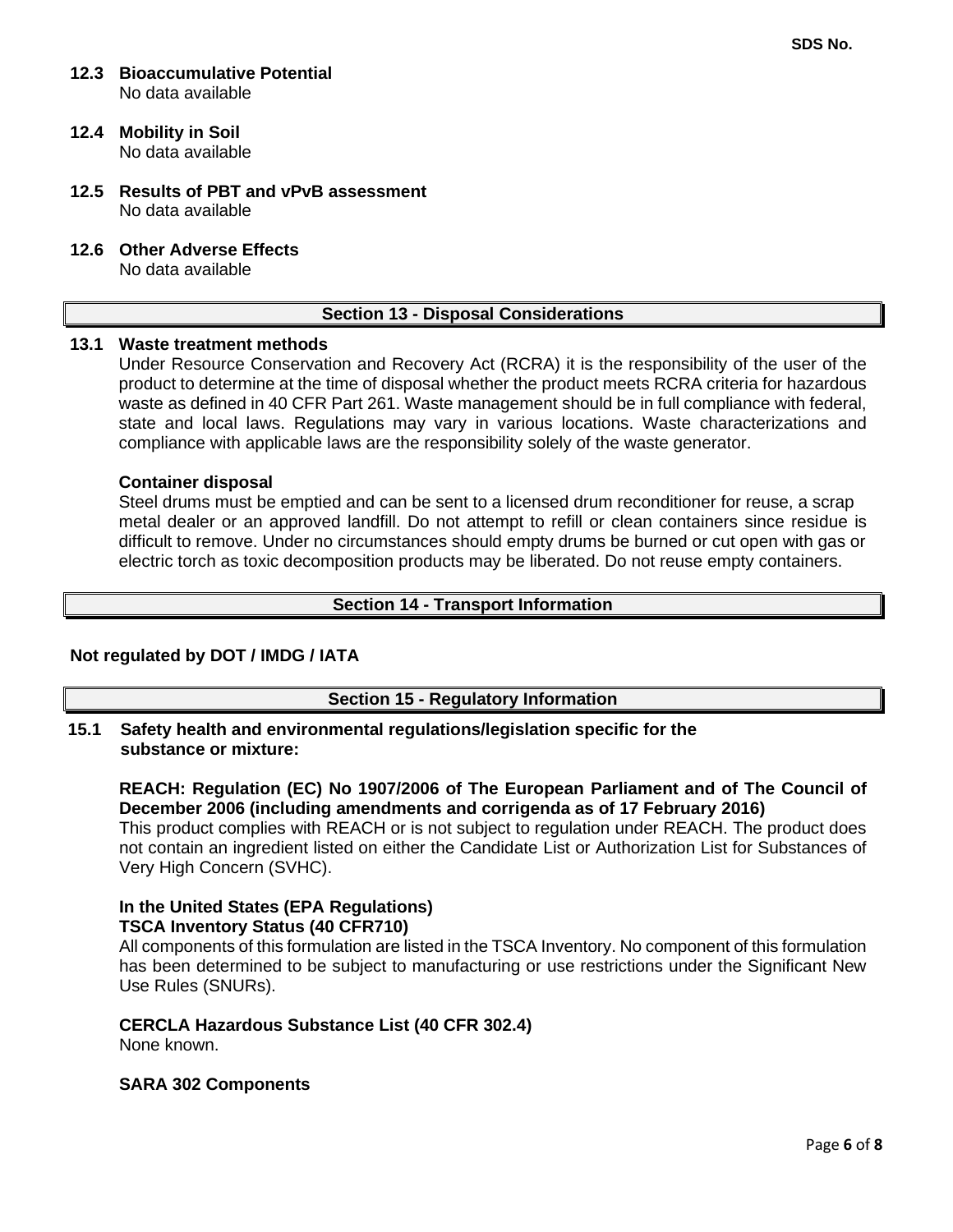No chemicals in this material are subject to the reporting requirements of SARA Title III, Section 302.

**Superfund Amendments and Reauthorization Act of 1986 Title lll (Emergency Planning and community Right-to-Know Act of 1986) Sections 311 and 312** None.

## **Superfund Amendments and Reauthorization Act of 1986 Title lll (Emergency Planning and Community Right-to-Know Act of 1986) Section 313**

This material does not contain any chemical components with known CAS numbers that exceed the threshold (De Minimis) reporting levels established by SARA Title III, Section 313.

## **KEEP OUT OF REACH OF CHILDREN**



**WARNING:** Known to the State of CA to cause cancer, birth defects or other reproductive harm. For more information go to [www.P65Warnings.ca.gov](http://www.p65warnings.ca.gov/)

## **15.2 Chemical safety assessment**

No chemical safety assessment has been carried out for this substance/mixture by the supplier.

#### **16 - Other Information**





Revision Date: January 2, 2022 Version 4.0

#### **Abbreviations and acronyms**

ACGIH-American Conference of Governmental Industrial Hygienists; ANSI-American National Standards Institute; Canadian TDG-Canadian Transportation of Dangerous Goods; CAS-Chemical Abstract Service; Chemtrec-Chemical Transportation Emergency Center (US); CHIP-Chemical Hazard Information and Packaging; DSL-Domestic Substances List; EC-Equivalent Concentration; EH40 (UK)-HSE Guidance Note EH40 Occupational Exposure Limits; EPCRA-Emergency Planning and Community Right-To-Know Act; ESL-Effects screening levels; GHS-Globally Harmonized System of Classification and Labelling of Chemicals; HMIS-Hazardous Material Information Service; IATA-International Air Transport Association; IMDG-International Maritime Dangerous Goods Code; LC-Lethal Concentration; LD-Lethal Dose; NFPA-National Fire Protection Association; OEL-Occupational Exposure Limit; OSHA-Occupational Safety and Health Administration, US Dept. of Labor; PEL-Permissible Exposure Limit; SARA (Title III)-Superfund Amendments and Reauthorization Act; SARA 313-Superfund Amendments and Reauthorization Act, Section 313; SCBA-Self-Contained Breathing Apparatus; STEL-Short Term Exposure Limit; TCEQ-Texas Commission on Environmental Quality; TLV-Threshold Limit Value; TSCA-Toxic Substances Control Act Public Law 94-469; TWA-Time Weighted Value; US DOT-US Department of Transportation; WHMIS-Workplace Hazardous Materials Information System.

#### **Disclaimer**

The information contained in this Safety Data Sheet (SDS) is considered accurate as of the version date. However, no warranty is expressed or implied regarding the accuracy of the data. Since the use of this product is not within the control of Smooth-On Inc., it is the user's obligation to determine the suitability of the product for its intended application and assumes all risk and liability for its safe use.